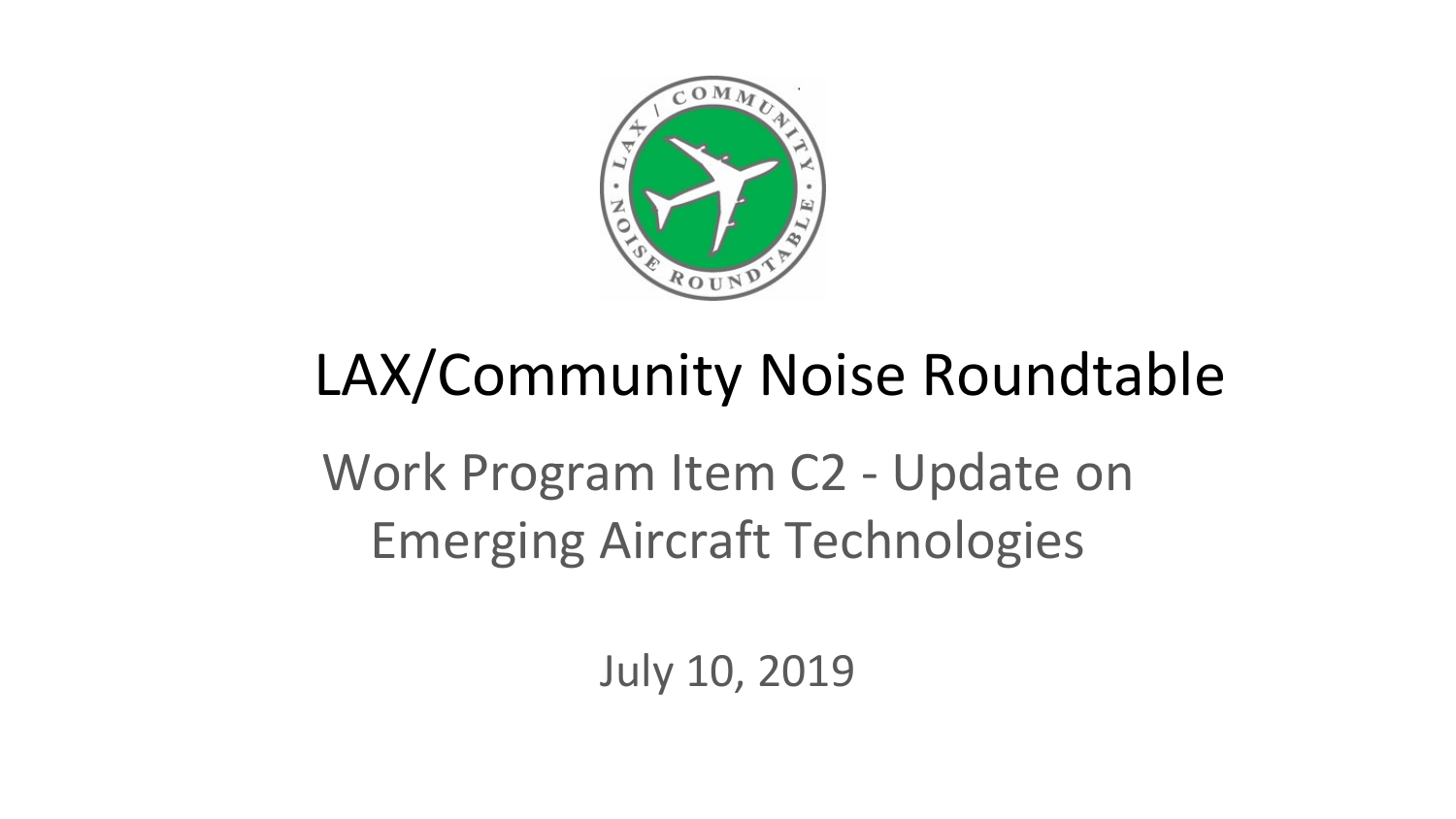

The Paris Air Show took place from June 17-23, and was a showcase for industry leaders revealing concepts for new hybrid and all-electric engine powered aircraft for commercial use

- The number of electric aircraft design concepts in development increased by roughly 50% over the past year to 170 with potential to increase to 200 by the end of 2019
- The industry is currently focused on developing electric powered "urban flying taxis" with longer-range aircraft to follow
- Aircraft models in development range from electric vertical take-off and landing (eVTOL) delivery drones and flying taxis to regional carriers retrofitted with hybridelectric engines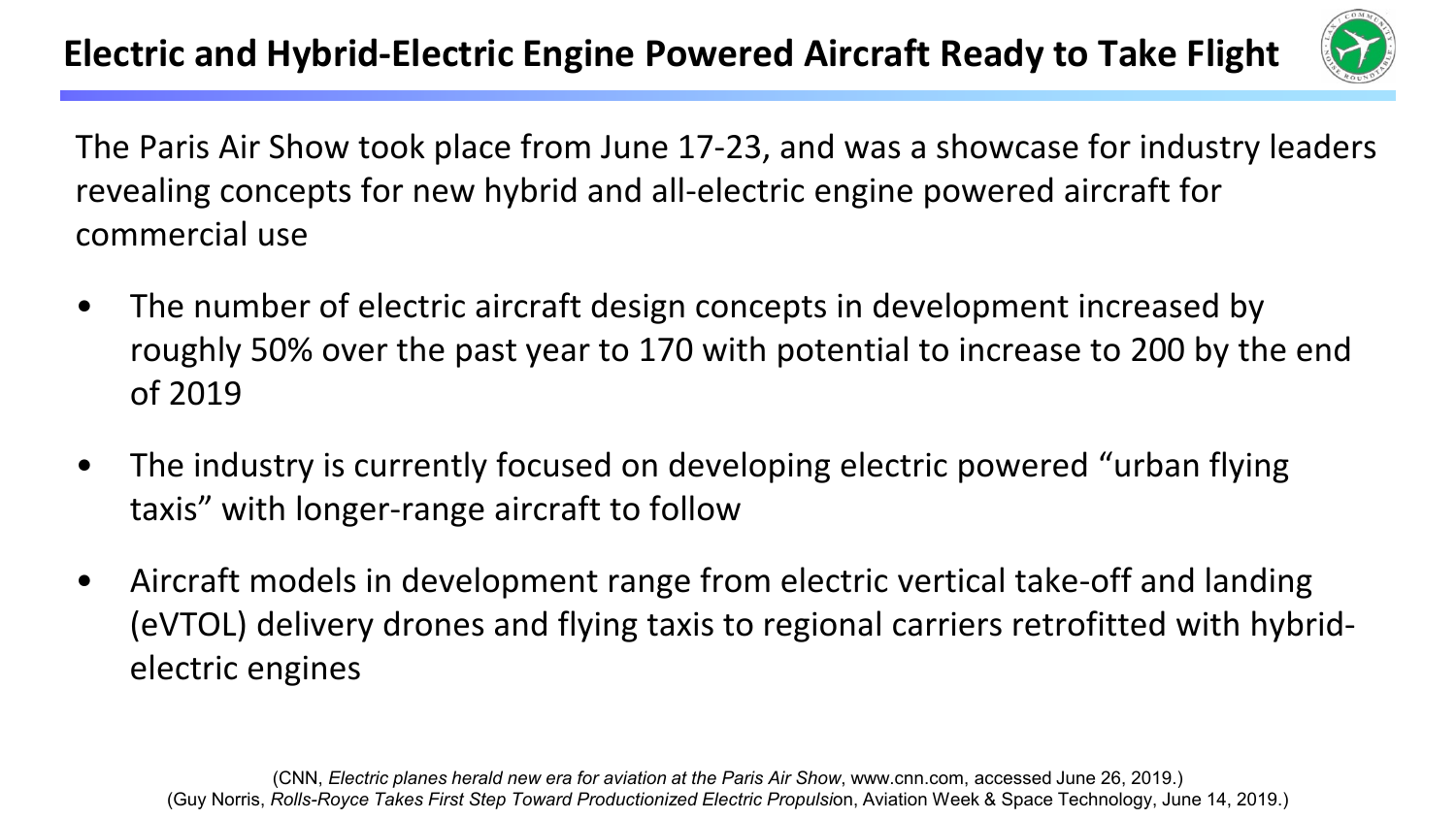

Companies seeking to carve a place in the electric fixed-wing aircraft market range from new startups to industry mainstays

- U.S. based regional carrier Cape Air will be the first customer for the Eviation Aircraft-produced electric airplane, "Alice", capable of flying 9 passengers 650 miles on a single charge
- French startup VoltAero has begun the phased development of a hybrid-electric aircraft called the "Corsair" that offers a range of propulsion options to optimize energy use depending on the mission profile
- Airbus is developing a hybrid-electric propulsion system with a turbogenerator to power electric motors and propellers



SOURCE: VoltAero

(CNN, Electric planes herald new era for aviation at the Paris Air Show, www.cnn.com, accessed June 26, 2019.) (Guy Norris, Rolls-Royce Takes First Step Toward Productionized Electric Propulsion, Aviation Week & Space Technology, June 14, 2019.) (Graham Warwick, *VoltAero Hybrid-Electric Regional Aircraft Development Testing Begins*, Aviation Week & Space Technology, May 28, 2019.)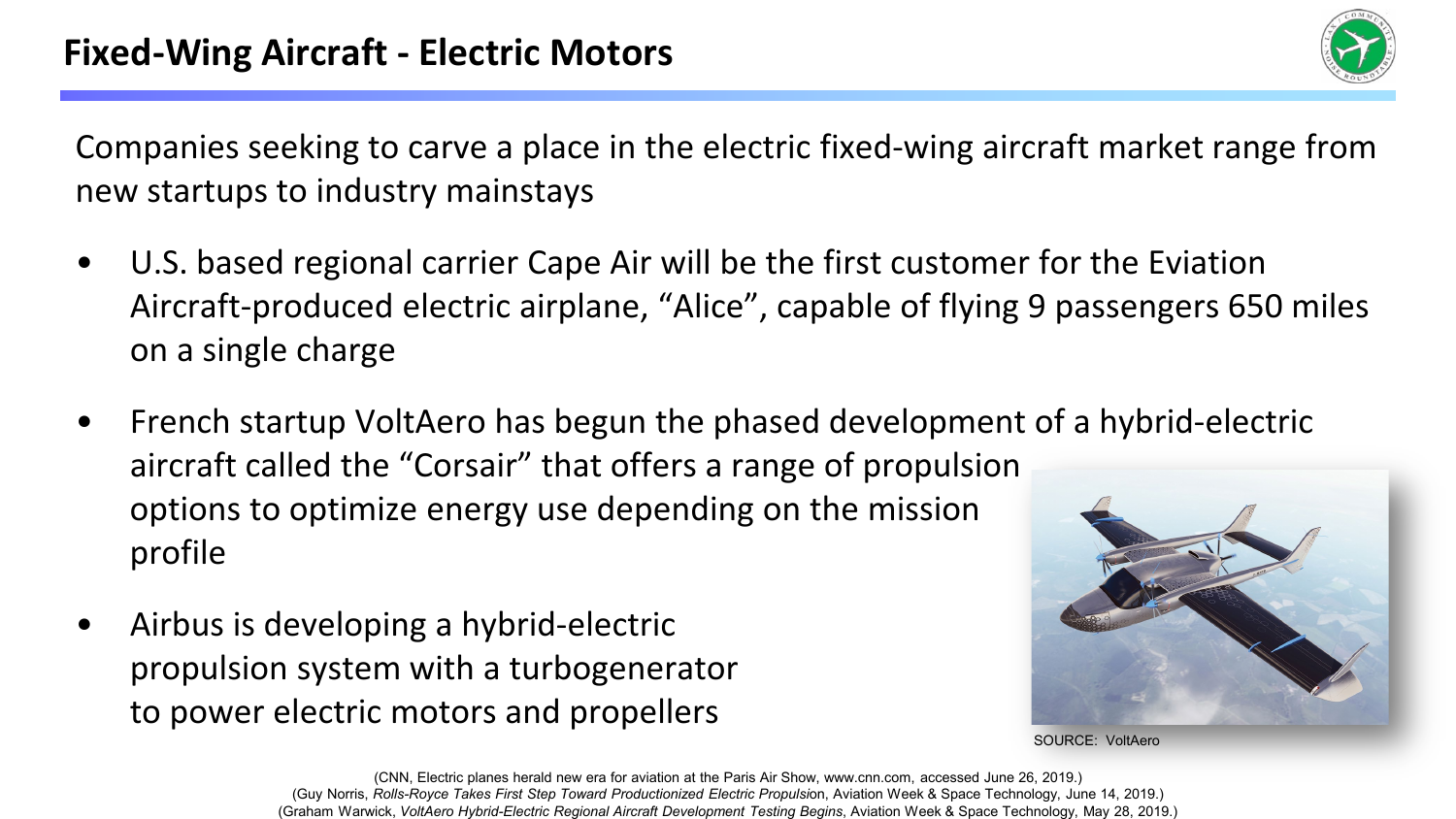

Alaka'i Technologies, an air taxi startup, believes liquid-hydrogen fueled electric engines have potential to take electric aircraft to the next level

- Alaka'i has revealed a concept for a liquid-hydrogen powered electric aircraft called the "Skai" with seating for five passengers
- A pound of compressed hydrogen contains over 200 times more energy than a pound of battery, boosting run times for electric aircraft
- Alaka'i would initially market to emergency services, search and rescue missions, and cargo transport operations which have less stringent certification standards than passenger air transport



CE: Alaka'i Technologies

• \$200,000 per aircraft target price

(Eric Adams, *Flying Car Startup Alaka'i Bets Hydrogen Can Outdo Batteries*, Wired, May 30, 2019.)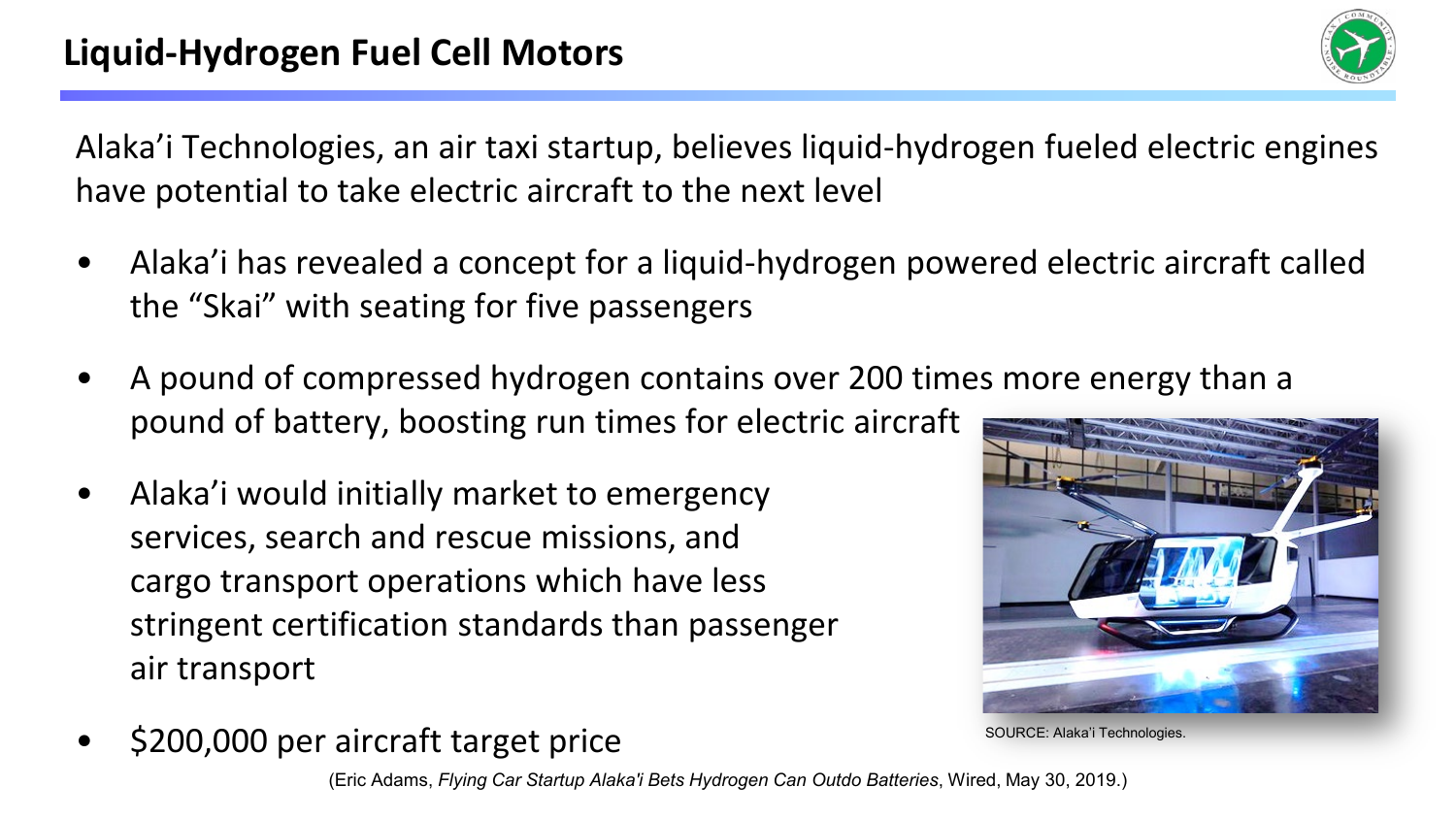Electric passenger aircraft are targeted to be operational within just a few years:

- United Technologies unveiled plans for a hybrid-electric engine with planes to be operational by 2022
- Airbus also plans to test its hybrid electric aircraft by 2022



SOURCE: United Technologies.

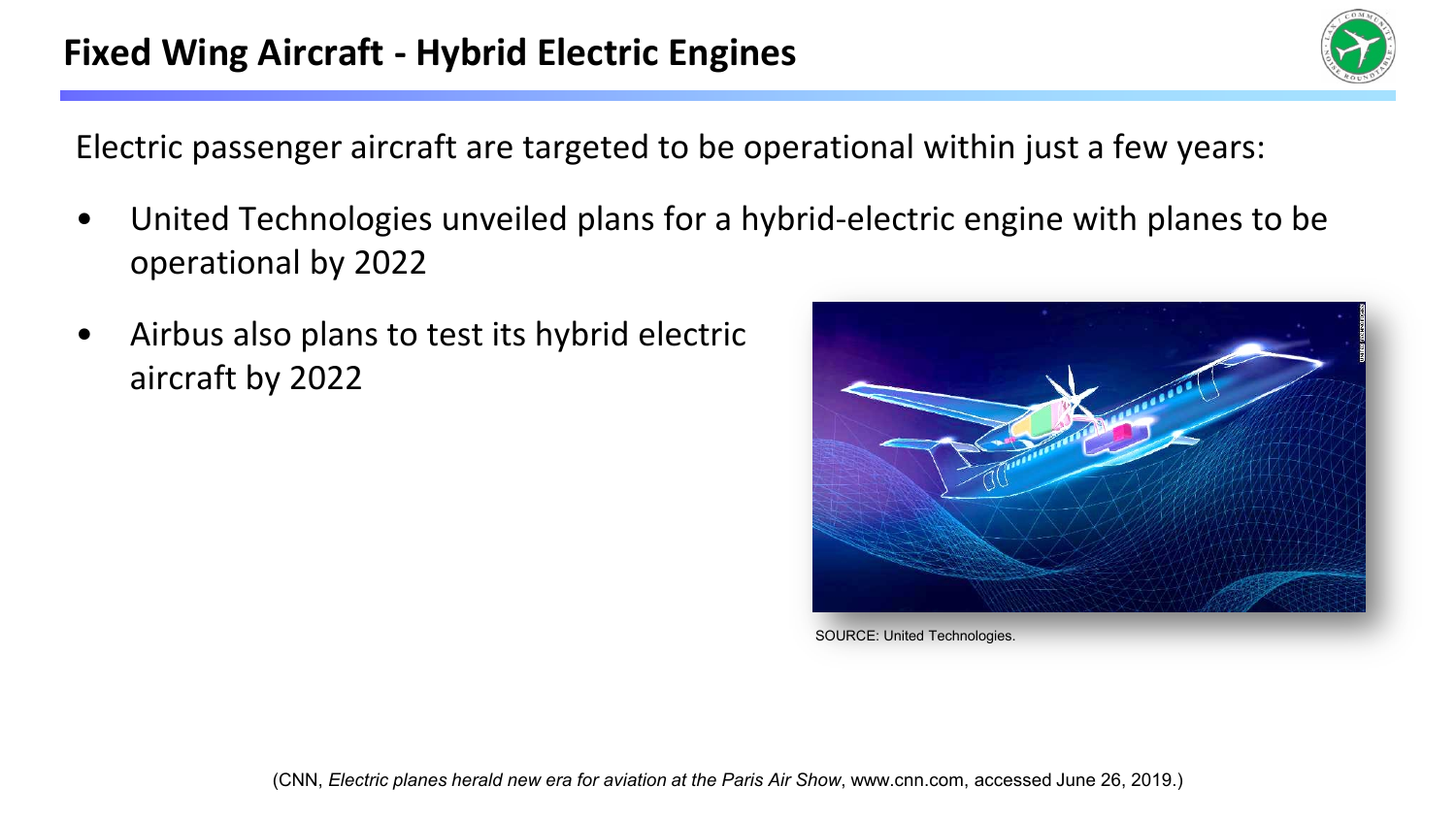Amazon and EmbraerX are developing aircraft concepts utilizing electric vertical takeoff and landing (eVTOL) technology

- Amazon unveiled the latest design for a delivery drone, the Prime Air drone, on June 5, 2019
- The Prime Air drone design is shrouded and hexagonal in shape with six rotors. The shrouds serve as wings when the drone transitions from vertical take-off to airplane mode
- Drones are planned to have delivery capability to transport up to 5 pounds a distance of 7.5 miles

SOURCE: Amazon.

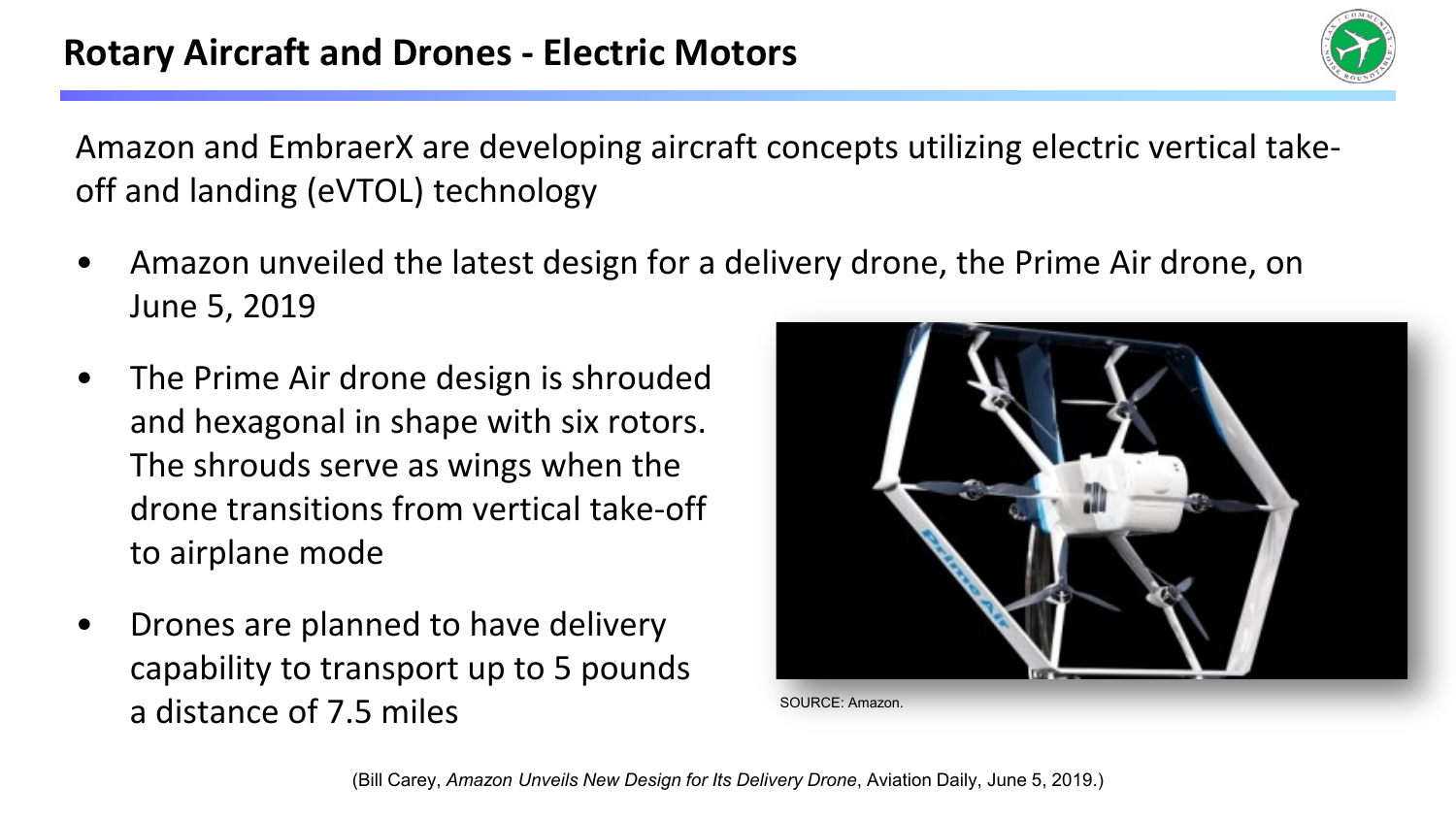

EmbraerX, a division of Embraer, unveiled a new flying vehicle concept with eVTOL capability during Uber Elevate Summit 2019

- The EmbraerX eVTOL development is an effort to provide urban aerial ridesharing and uses an eight-rotor system to enable span-wise lift and low noise output
- In order to operate in urban environs, EmbraerX acknowledges the aircraft needs to meet three essential requirements:
	- high reliability,
	- low operating costs, and
	- low noise footprint



SOURCE: EmbraerX.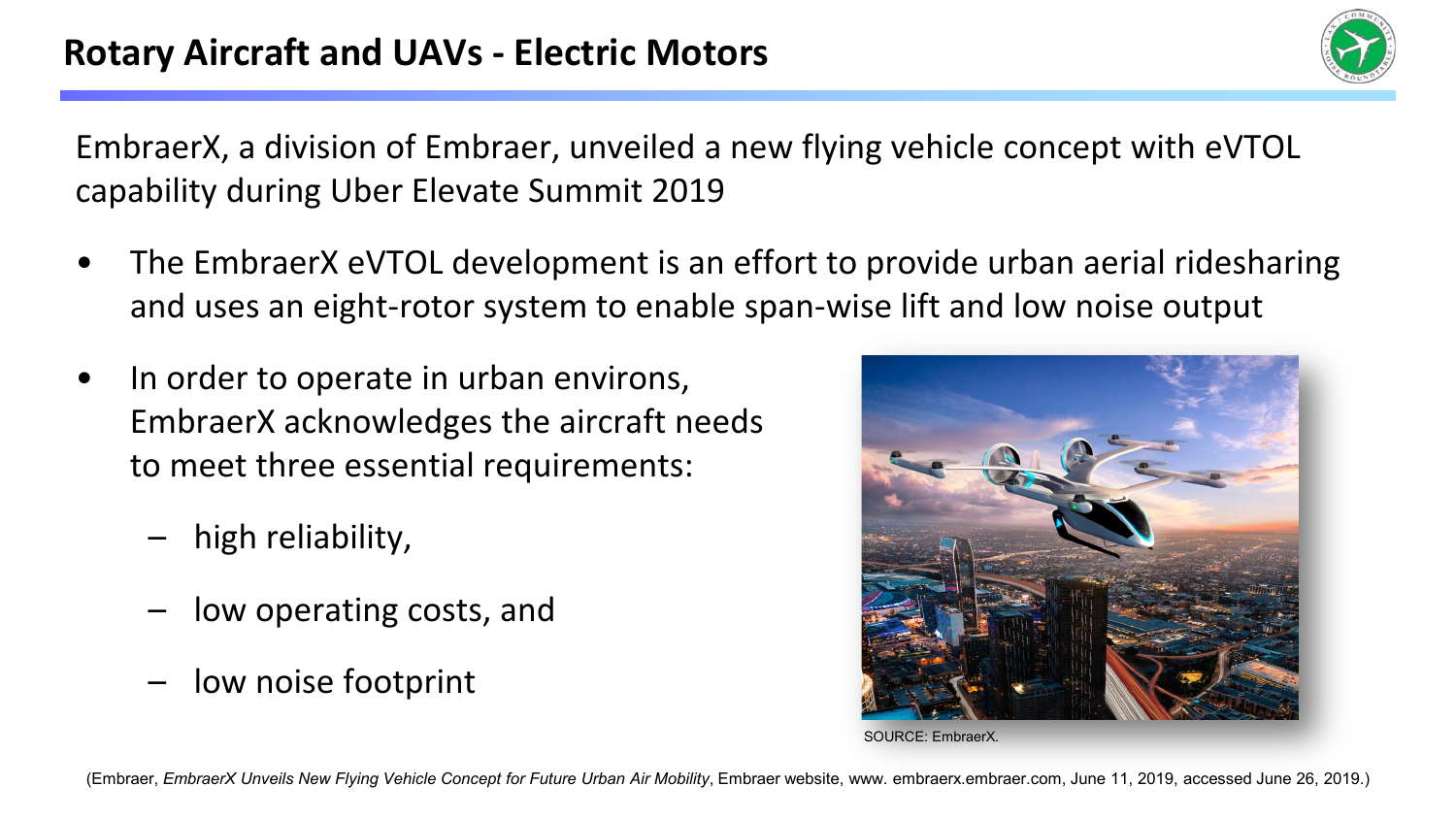

Designers and manufacturers tout the potential for all-electric aircraft to reduce noise exposure levels, but research on electric aircraft noise output is still progressing.

- Preliminary noise modeling of electric aircraft operations indicates electric aircraft to be quieter than conventional turbofan aircraft on take-off while increasing noise exposure on approach.
- The benefits of lower noise emissions from aircraft engines may be somewhat offset by the slower rate of ascent on take-offs due to the weight of electric aircraft.
- What impact, if any, the difference between frequencies of electric aircraft noise emissions and conventional aircraft will have on perceived levels of annoyance is still undetermined.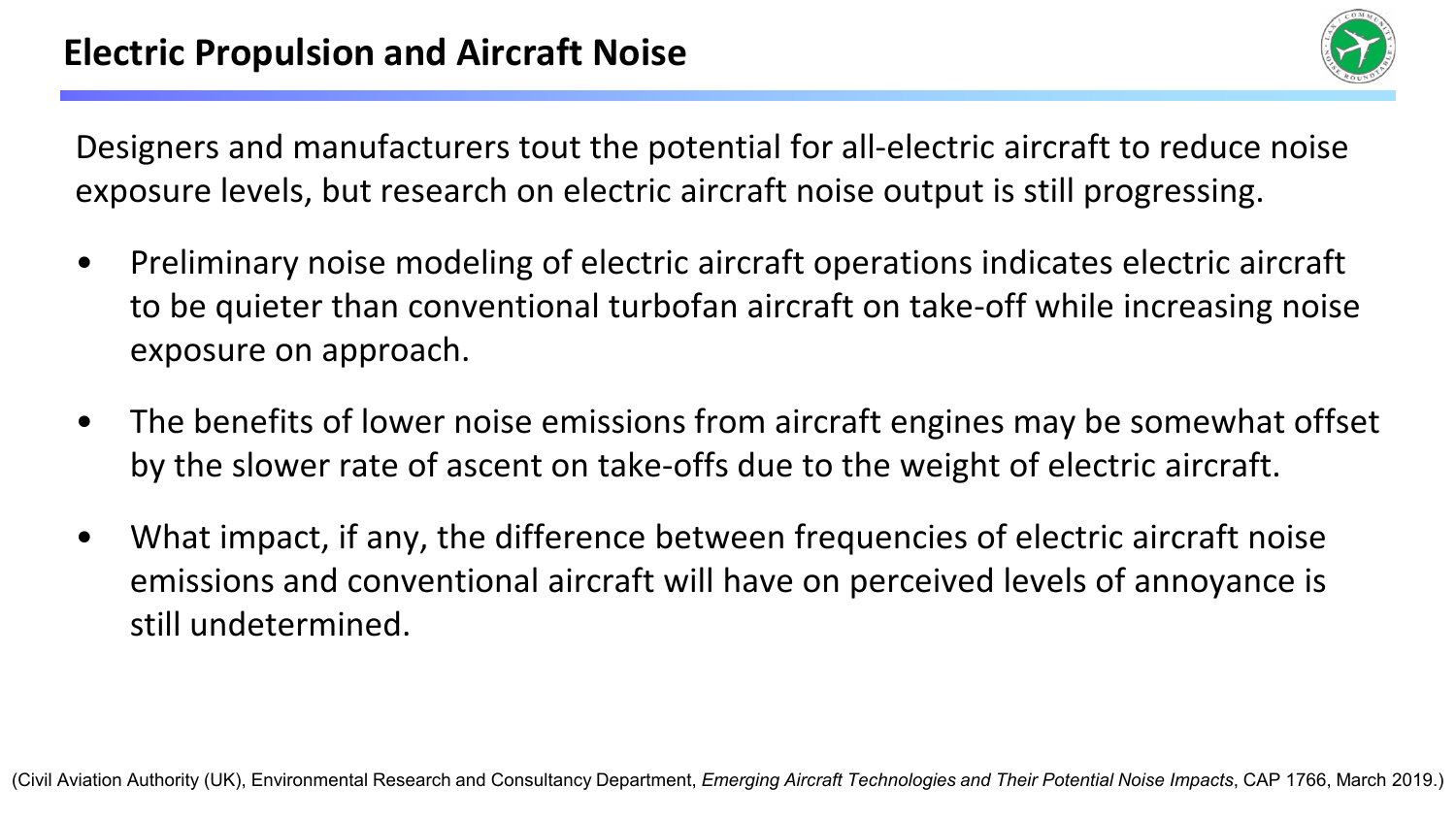

EmbraerX is taking the lead in developing standards for Urban Air Traffic Management (UATM)

- EmbraerX, in cooperation with Atech and Harris Corporation, published a white paper, *FlightPlan 2030*, proposing a procedures-based vision for UATM to support future "on-demand air transport"
- UATM would require coordination and integration with conventional Air Traffic Control agencies as well as unmanned traffic management systems used for drones, while also managing safe and efficient low altitude operations in dense urban environs
- UATM aims to ensure "equitable and safe" access to urban airspace for a range of aircraft types (delivery drones, aerial ridesharing services, etc.)

(Embraer, *EmbraerX, Atech and Harris Corporation Collaborate to Envision a New Paradigm of Air Traffic Management for Urban Air Mobility*, Embraer website, www. embraerx.embraer.com, May 28, 2019, accessed June 26, 2019.)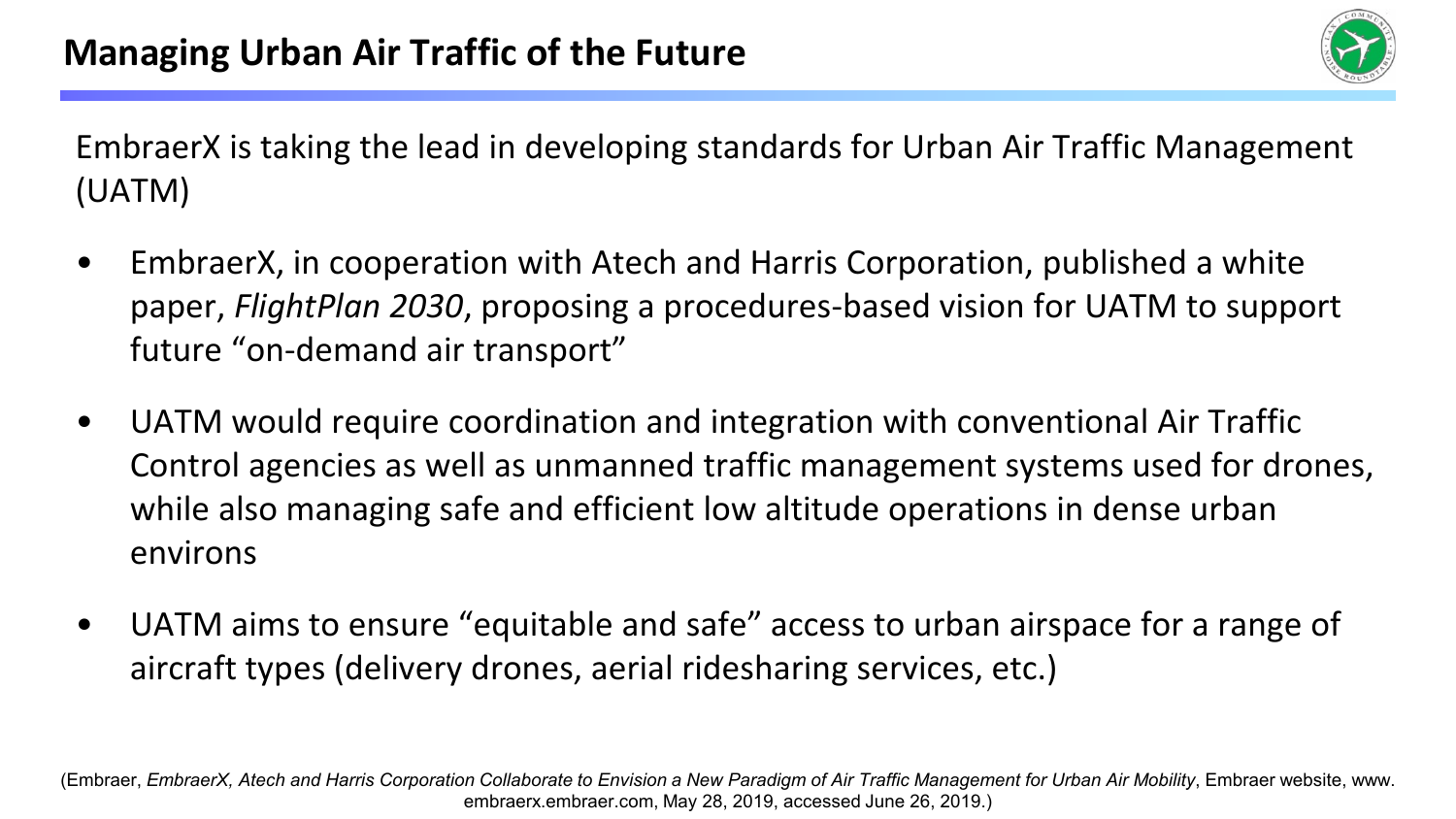

Supersonic passenger travel is on the cusp of reemerging, this time with the potential for cross-country service

- Lockheed Martin has unveiled details of a quiet supersonic technology airliner (QSTA) concept capable of transpacific routes with up to 40 passengers
- The baseline design is believed to be capable of economically operating on routes up to transpacific in length, while simultaneously reducing the problems of sonic boom and airport noise that rendered the Concorde obsolete
- Enabling technologies include:
	- shaped-boom design technology
	- integrated low-noise propulsion
- swept-wing supersonic natural laminar flow (NLF)
- XVS high-definition camera and display system (compensating for obscured pilot vision due to the extended nose design)



SOURCE: Lockheed Martin.

(Guy Norris, Lockheed Martin Floats Supersonic Airliner Concept, Aviation Week & Space Technology, June 19, 2019.)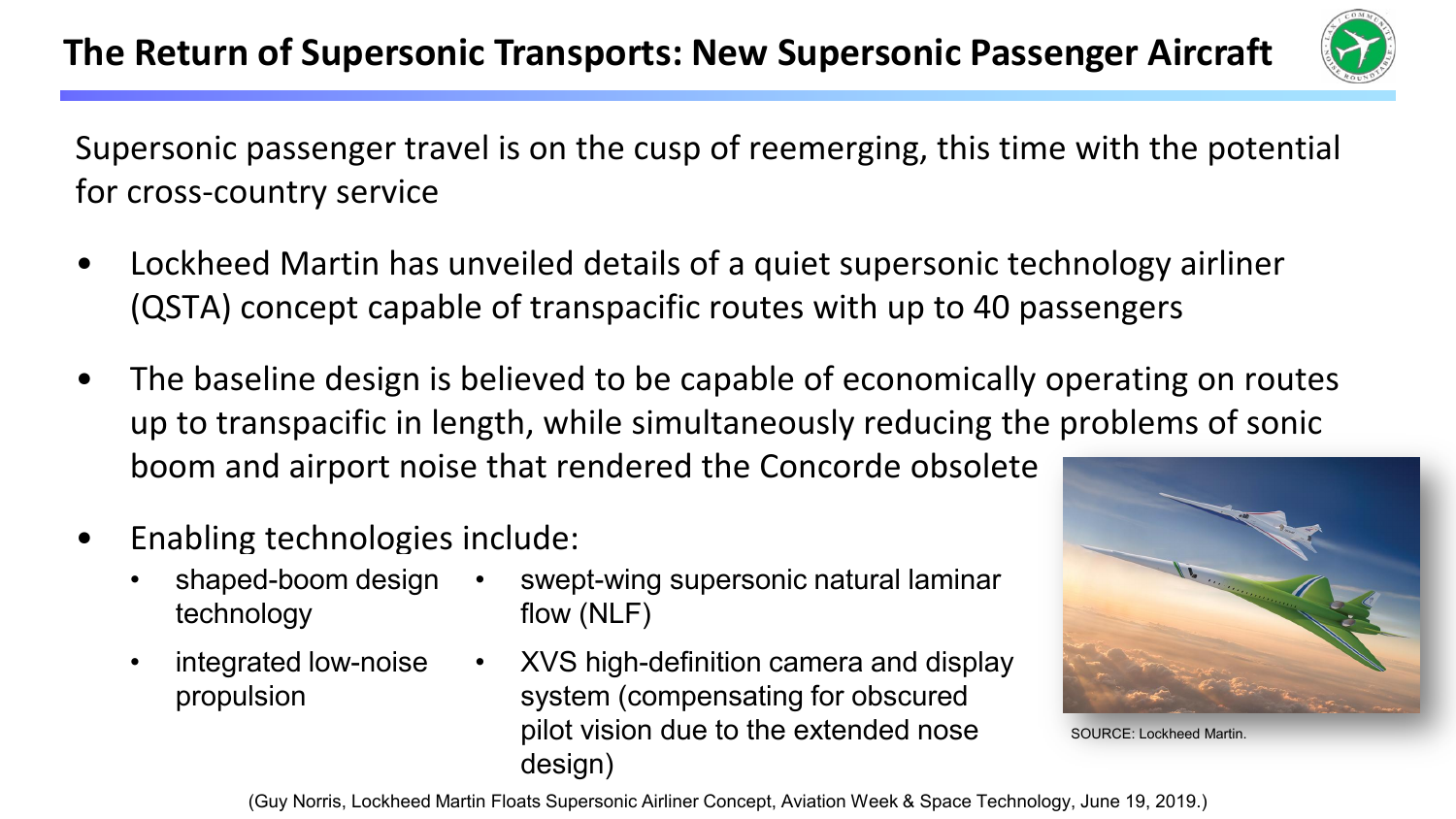

Boom Supersonic, a Colorado-based firm, has been building its "Overture" supersonic airliner since 2014

- The Overture would have a 55-seat capacity and be the fastest civil aircraft ever built
- Five airlines have preordered Overture airliners, including the Virgin Group and Japan Airlines, for a total of 30 pre-ordered Overtures
- Boom claims the Overture's Sonic Booms will be 30 times less severe than those produced by the Concorde
- Boom has been assembling a half-scale crewed prototype of a Mach 2.2 airliner



SOURCE: Boom Supersonic.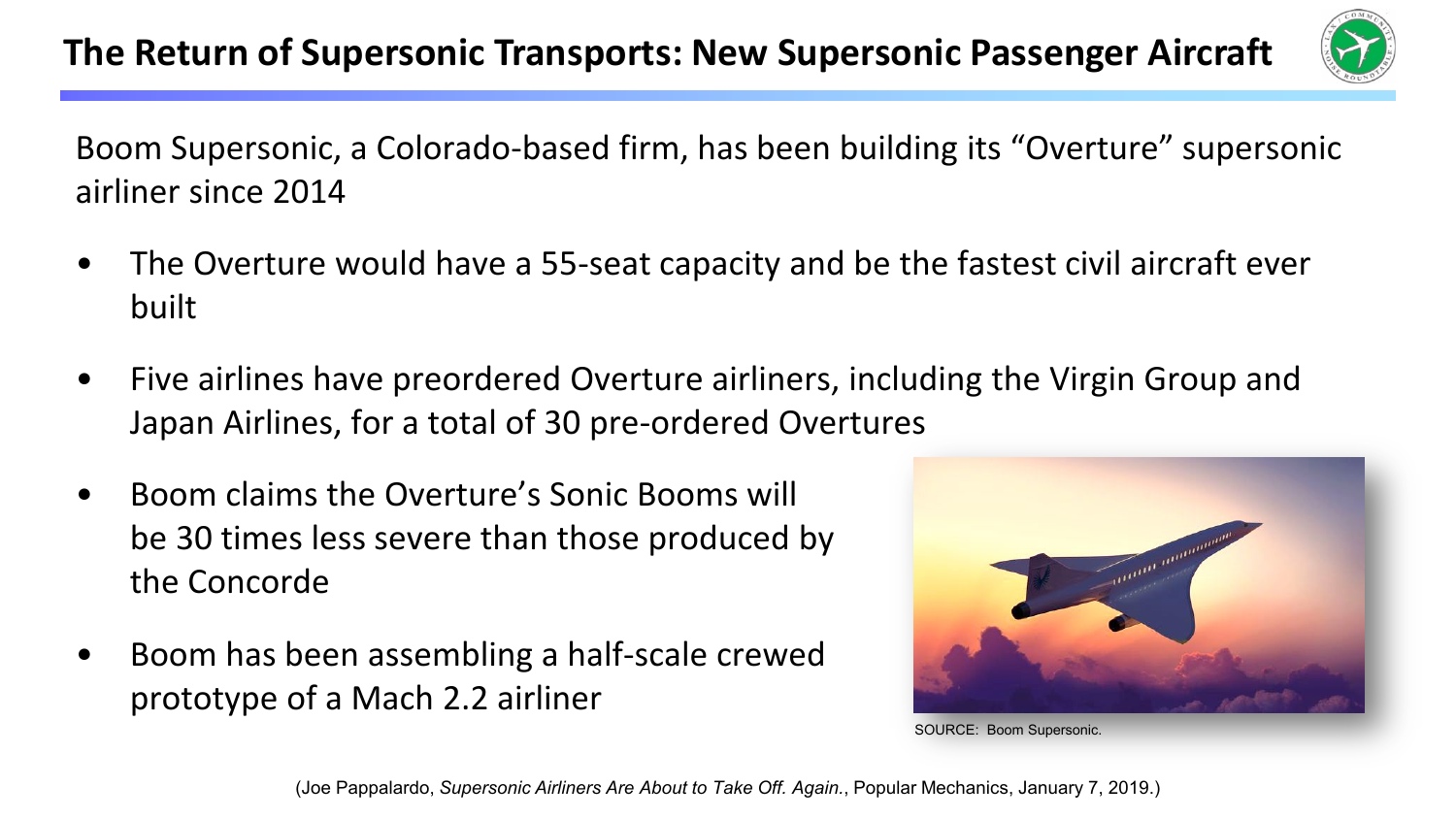

Design breakthroughs have enabled the quieter supersonic technology driving the Lockheed Martin and Boom concepts

- Studies begun in 2009 under NASA's second generation, or *N+2*, quiet supersonic initiative "proved for the first time that low boom could realistically be combined with good supersonic-cruise lift-to-drag ratio"
- NASA's X-59 Quiet Supersonic Technology (QueSST) demonstrator aircraft is being built to help civil aviation regulators develop airworthiness noise standards to certify and regulate future supersonic transport designs
- The first flight of the X-59 is expected in 2021, and data from flight testing of the X-59 near U.S. cities from 2023-2025 will be used to help the agency establish an acceptable commercial supersonic noise standard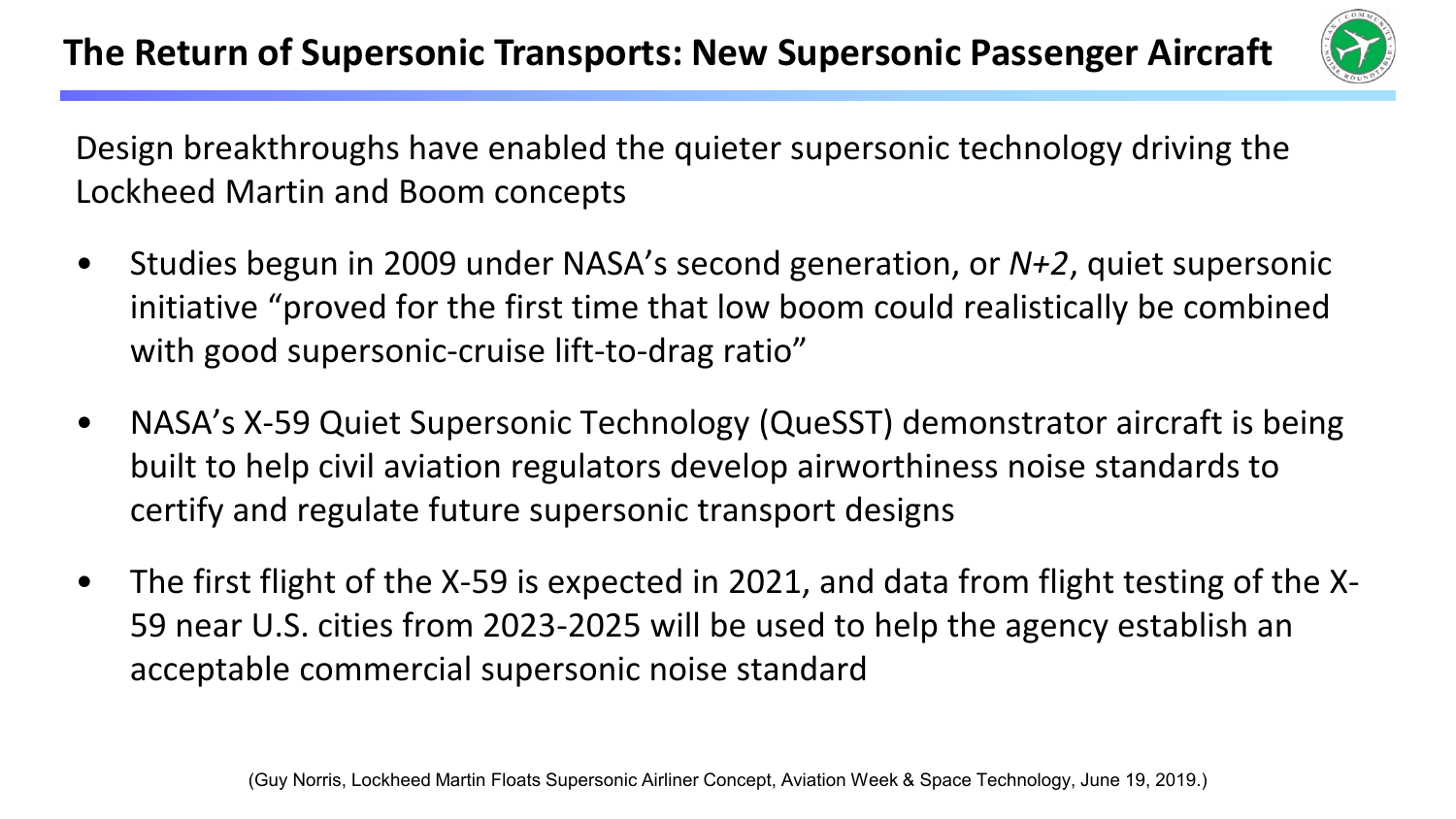

Engine design characteristics as well as differences in the take-off and landing profile of supersonic aircraft can make them louder than subsonic aircraft even at subsonic speeds.

- Barring new regulations, the upcoming supersonic aircraft concepts would be required to meet Stage 5 standards for engine noise reduction
- Application of Stage 5 standards to supersonic aircraft could affect speed, fuel efficiency, and emissions
- Lockheed Martin's QSTA would include additional technology to reduce take-off and landing noise, including an engine designed to deaden sound in an effort to meet the new standard
- NASA's X-59 demonstrator aircraft is designed to reduce sonic booms to "sonic thumps"

(Guy Norris, Lockheed Martin Floats Supersonic Airliner Concept, Aviation Week & Space Technology, June 19, 2019.) (Yang et al, *Supersonic Passenger Flights*, Congressional Research Service, CRS Report R45404, November 14, 2018.)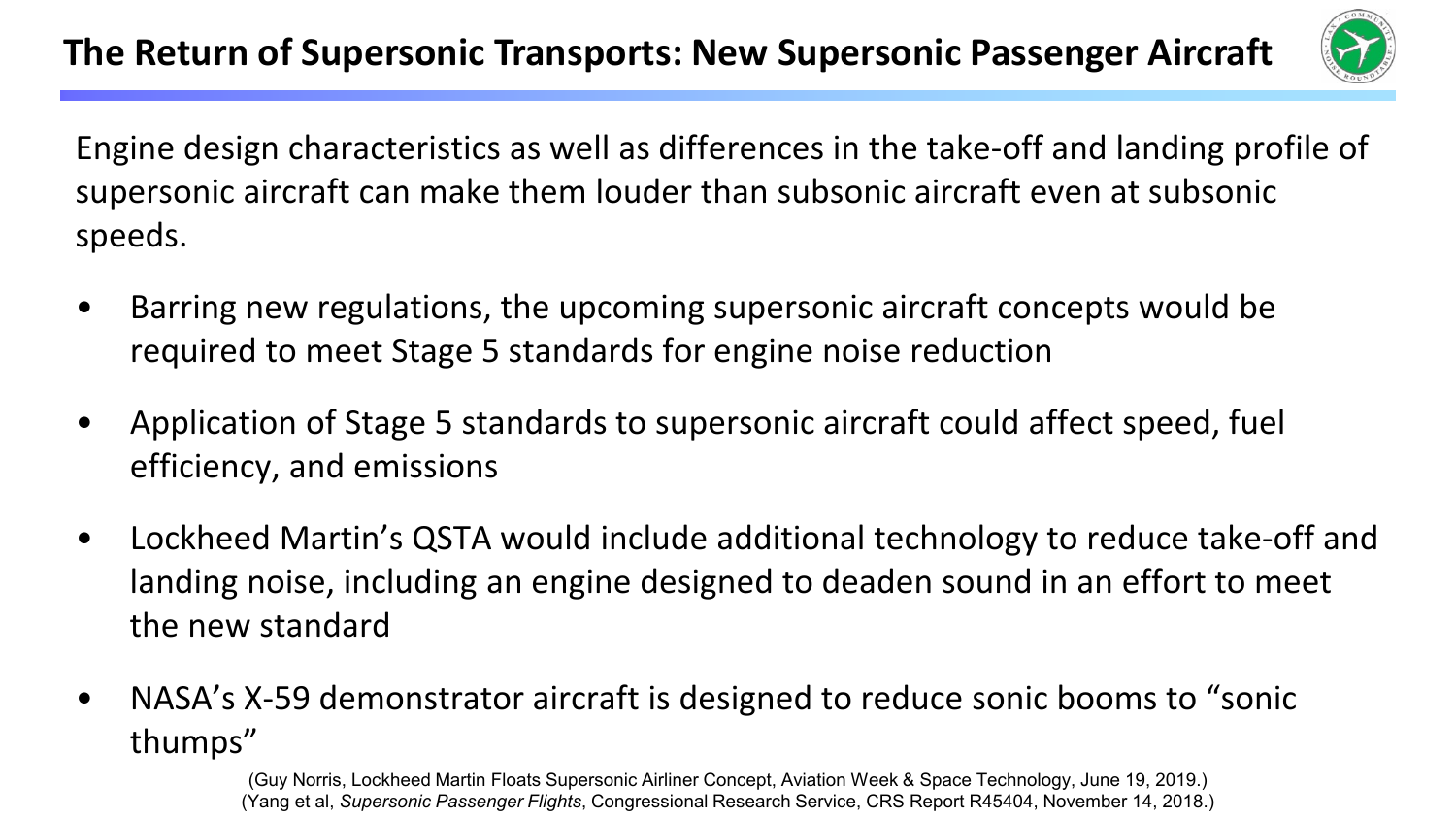

The FAA and the International Civil Aviation Organization (ICAO) are mulling adoption of new regulations and standards to address supersonic commercial aircraft operations

- Existing noise standards effectively prohibit civil flight at speeds greater than Mach 1 over land in most parts of the world
- The U.S. Congress has directed the FAA to assess regulatory options to make supersonic operations more feasible
- ICAO is beginning a similar exercise through its Committee on Aviation Environmental Protection (CAEP)
- The FAA may wait until ICAO develops its own standards before making a ruling, and ICAO is only in the early stages of such an effort with the hope CAEP working groups will be ready to vote on a standard by 2023 followed by full ICAO adoption by 2025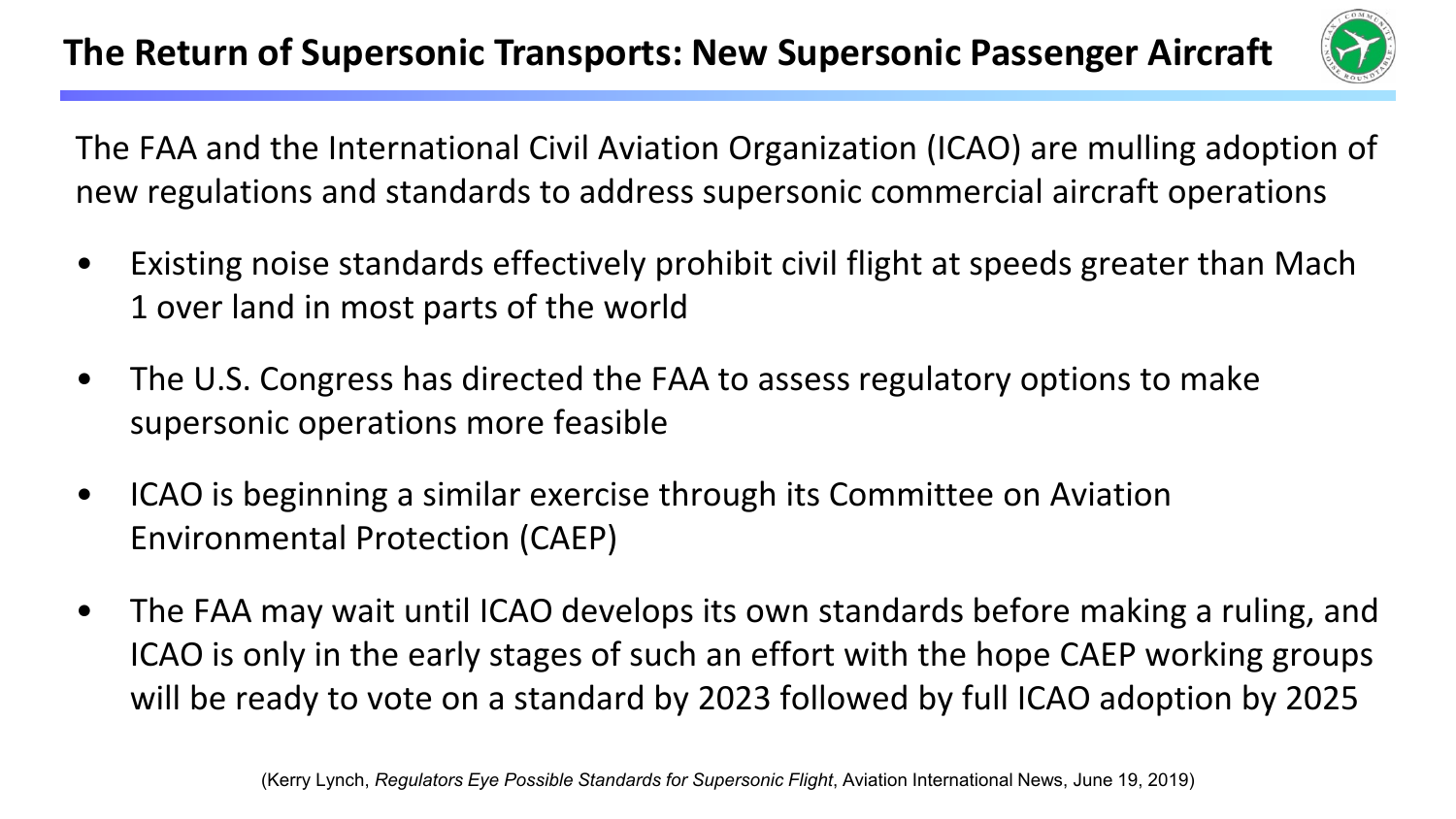

More study will be necessary to develop noise thresholds for regulation of supersonic operations

- During previously conducted NASA studies the threshold requirement for sonic boom loudness was set at less than 80 PLdB (perceived level of noise), with less than 75 PLdB as the optimum target
- The 2023-2025 community acceptance tests with the X-59 should help determine if those thresholds are realistic
- The FAA is issuing a Notice of Proposed Rulemaking (NPRM) to simplify the approval process for flight testing of new supersonic aircraft